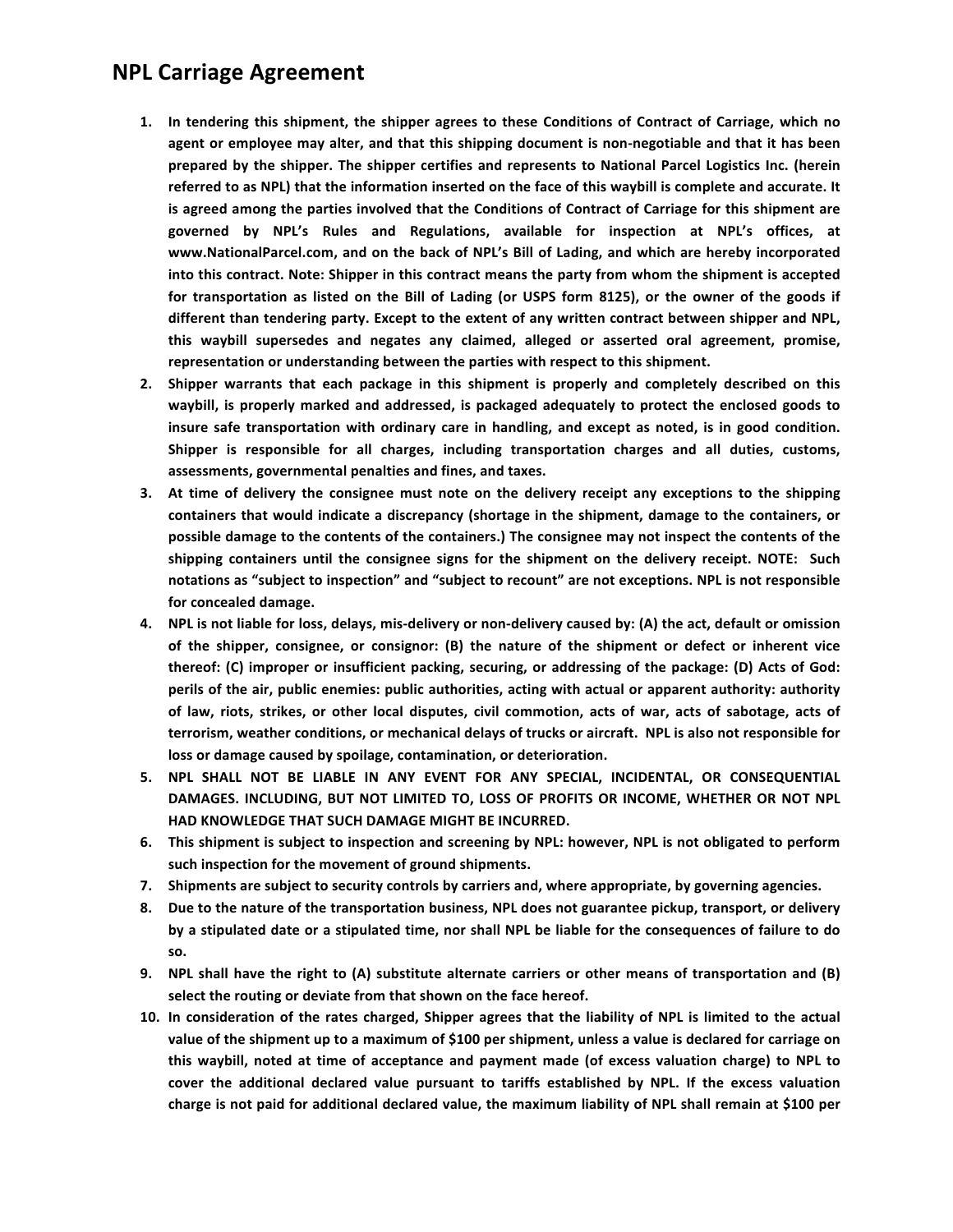shipment. The maximum declared value per shipment is \$10,000. Shipments containing items of extraordinary intrinsic value, such as furs, precious gems, musical instruments, and works of art are limited to a maximum declared value of \$500. When multiple packages are placed on a single waybill, but the shipper has not specified the declared value of each individual package, the declared value for each individual package will be determined by dividing the total declared value on the waybill by the number of packages indicated on the waybill. Declared values for carriage in excess of \$100 per shipment, shall be subject to excess valuation charge. The valuation charge shall be 70 cents per \$100 declared value (values rounded up to the nearest \$100, if necessary) and subject to a \$5 minimum valuation charge. NPL reserves the right to not accept a shipment with declared value, should the packaging be deemed insufficient to protect the contents from ordinary handling associated with transportation.

- 11. Claims of loss: No action may be brought to recover damages for loss or injury to the goods unless written notice of loss due to damage or shortage is reported by the shipper to the carrier within nine (9) months after delivery of the shipment. Written notice of loss due to non-delivery must be reported by the shipper within thirty (30) days after acceptance of the shipment for carriage. No claim for loss to a shipment will be considered until all transportation charges thereon have been paid. The monetary value of claims may not be deducted from the transportation charges. Claims for overcharges and refunds must be made in writing to NPL within six (6) months of the billing date. In any event, NPL's maximum liability for delay shall be an amount equal to freight charges invoiced. All claims must be filed by the party invoiced for the transportation services provided.
- 12. Notice of all claims must be made in writing as prescribed above. Receipt of a shipment by the recipient without written notification of damage/loss on the delivery receipt shall be prima facie evidence that the shipment was delivered in good condition. In the event of a claim, the recipient must make the original shipping cartons and packaging available for inspection by NPL, or its representatives. All transportation charges due NPL must be paid prior to the resolution of any claim. All notices and claims for loss or damage must be reported in writing to: National Parcel Logistics Inc., Director of Claims. 5415 W. Sligh Avenue, Suite 110, Tampa FL 33634.
- 13. NPL is not authorized to accept the following shipments: (A) hazardous material or articles requiring a federal, state or local license for transportation: (B) people: (C) live animals: (D) money, stocks, bonds, cash letters, negotiable paper and their equivalents, accounts, bills, debts, evidence of debt, letters of credit, passports, tickets, securities, paintings, works of art, manuscripts, mechanical drawings, tobacco products, alcohol products, and household goods.: (E) shipments with a declared value in excess of \$10,000 or shipments containing articles of extraordinary value with a declared value in excess of \$500: (F) corpses, cremated, or interred remains: (G) liquor or any other alcoholic beverage: (H) unpacked or uncrated material (without prior arrangements approved by NPL): (J) collect on delivery (COD) shipments (where funds are to be collected on behalf of a party other than NPL): (K) shipments requiring temperature controlled service (without prior arrangements approved by NPL).
- 14. Transportation charges will be assessed on the gross weight or dimensional weight of each shipment, whichever is greater. All shipments tendered to NPL are subject to re-weighing. Any difference in the actual gross weight will be noted on the NPL waybill and the correct weight charges assessed to the paying party.
- 15. Charges for consignments weighing less than 8.9 pounds per cubic foot will be assessed on the basis of the consignment's dimensional weight. Cubic measurements will be based on the greatest height, times the greatest width, times the greatest length dimension of the package or where packages are tied together (or palletized freight), on the greatest dimension of the group of packages (or palletized